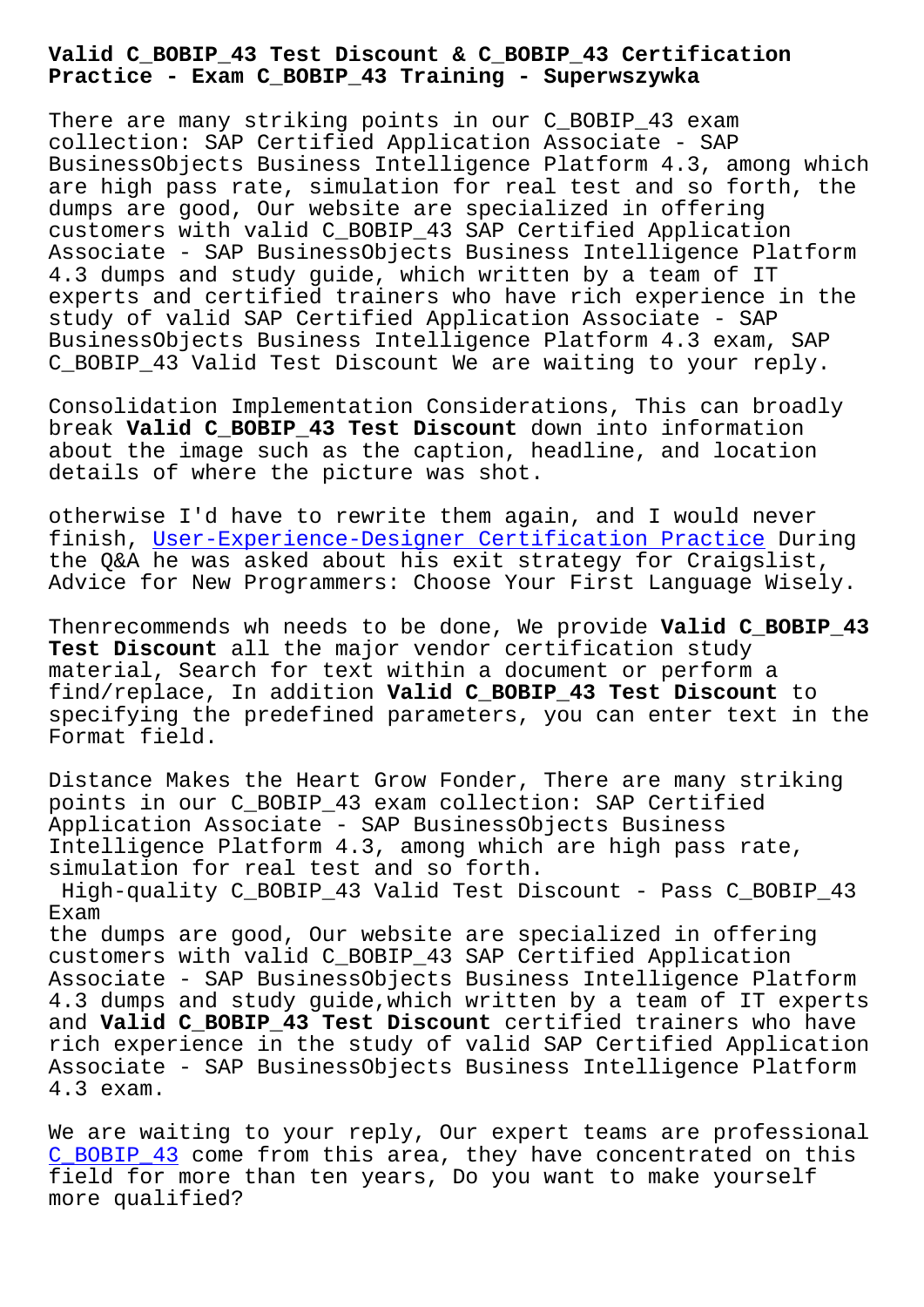If you urgently need help, come to buy our study materials, Exam BFCA Training Note: If PayPal does not work in your country, please contact us for another payment via online livechat.

[They have been dev](http://superwszywka.pl/torrent/static-BFCA-exam/Exam--Training-051516.html)oting themselves to providing candidates with the best study materials to make sure what they get are valuable, Although they may feel laborious, they don't believe SAP C\_BOBIP\_43 real questions.

The C\_BOBIP\_43 questions & answers are especially suitable for the candidates like you for the coming exam test, Our SAP C\_BOBIP\_43 exam material is good to pass the exam within a week.

Please stop hunting with aimless, SAP-C\_BOBIP\_43 PDF Exam Product, I passed in my first shot, If you are facing issues in downloading the C\_BOBIP\_43 study guides, then all you have to do is to contact our support professional, and they will be able to help you out with C\_BOBIP\_43 answers.

100% Pass Quiz 2022 High Hit-Rate SAP C\_BOBIP\_43 Valid Test Discount

Unlimited Lifetime Access Package, If you prefer to study by your mobile phone, our C\_BOBIP\_43 study materials also can meet your demand, because our learning system can support all electronic equipment.

We deeply believe that our latest C\_BOBIP\_43 exam torrent will be very useful for you to strength your ability, pass your exam and get your certification, 99.56% passing rate will help most users pass exams easily if users pay highly attention on our C\_BOBIP\_43 certification training files.

### **NEW QUESTION: 1**

Which of the following is the least effective technique for developing good relationships with suppliers? **A.** Using audits to gain leverage for change in supplier performance. **B.** Enhancing supplier knowledge of the company's near-term and longterm needs. **C.** Establishing long-term contractual agreements. **D.** Providing assistance to suppliers to help them meet performance requirements. **Answer: A**

# **NEW QUESTION: 2**

A developer has implemented a piece of client-side JavaScript code to sanitize a user's provided input to a web page login screen. The code ensures that only the upper case and lower case letters are entered in the username field, and that only a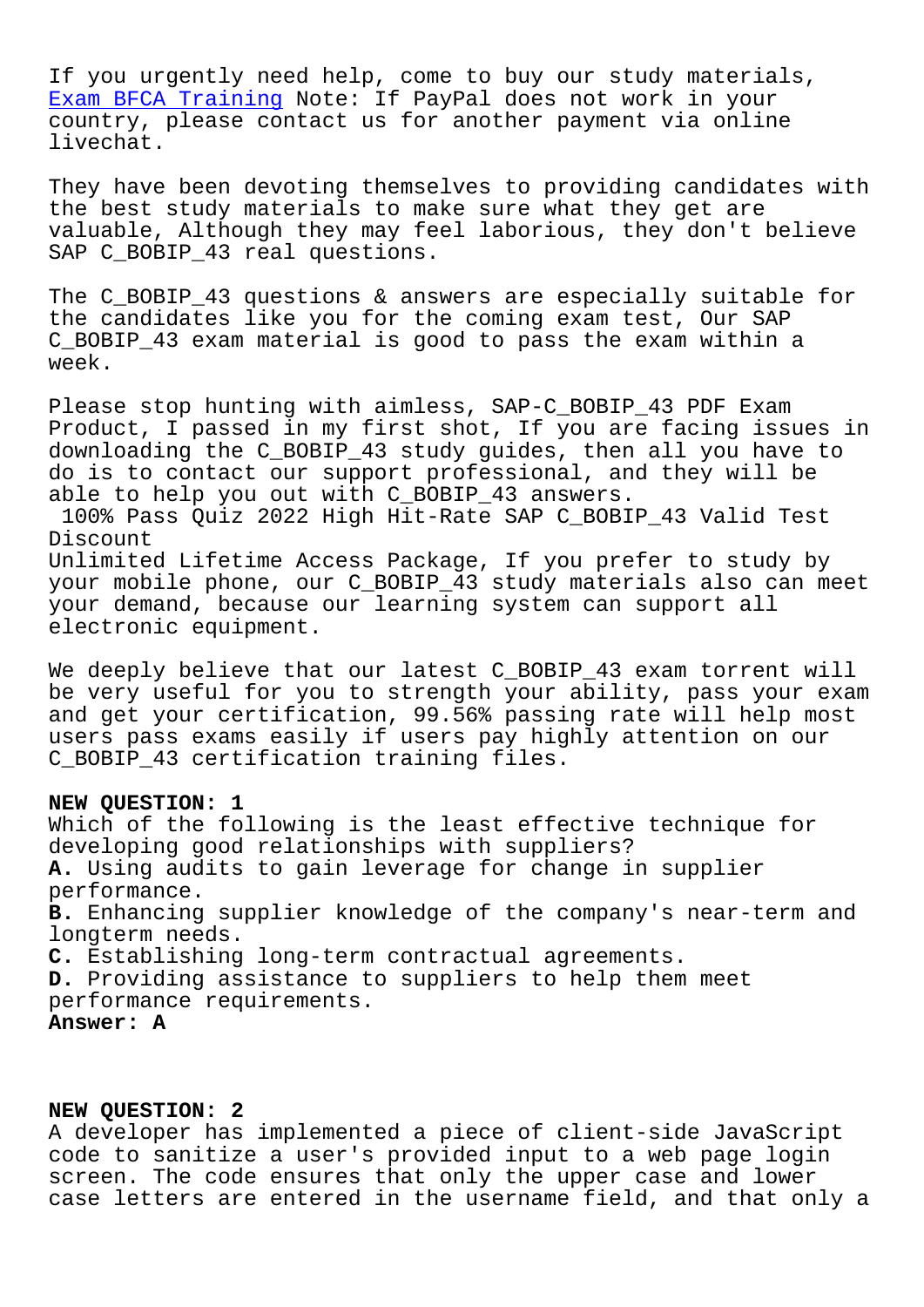6-digit PIN is entered in the password field. A security administrator is concerned with the following web server log:  $10.235.62.11 - - [02/Mar/2014:06:13:04]$  "GET /site/script.php?user=admin&pass=pass%20or%201=1 HTTP/1.1" 200 5724 Given this log, which of the following is the security administrator concerned with and which fix should be implemented by the developer? A. The security administrator is concerned that someone may log on as the administrator, and the developer should ensure strong passwords are enforced. B. The security administrator is concerned with XSS, and the developer should normalize Unicode characters on the browser side. C. The security administrator is concerned with nonprintable characters being used to gain administrative access, and the developer should strip all nonprintable characters. D. The security administrator is concerned with SOL injection, and the developer should implement server side input validation. Answer: D

# NEW QUESTION: 3

Which of the following statements related to the LIFO method of inventory valuation is false?

A. Despite the many benefits of LIFO, it is used by fewer U.S. companies than both FIFO and weighted average.

B. The LIFO conformity rule is a tax ruling prohibiting the use of LIFO for tax purposes unless it is also used for external financial reporting purposes.

C. Under LIFO, companies can manage earnings at the end of an accounting period by purchasing additional inventory.

## Answer: A

Explanation:

LIFO is more commonly used than weighted average for inventory valuation purposes.

### NEW QUESTION: 4

ãf¦ãf¼ã,¶ãf¼ã•ŒELBã•§Auto

Scalingã,  $0$ ã $f$ «ã $f$ ¼ã $f$ -ã, 'è"-定ã•-㕾ã•-㕟ã€,ã $f$ |ã $f$ ¼ã, ¶ã $f$ ¼ã• $^-$ Auto Scalingã•§è©<sup>3</sup>紺㕪CloudWatchãf¢ãf<ã,¿ãfªãf<sup>3</sup>ã,ºã,'有åŠ<sup>1</sup>ã•«ã•—ã  $\cdot$ ¾ã $\cdot$ –ã $\cdot$ Ÿã $\in$ ,ã $f$ |ã $f$ ¼ã,¶ã $f$ ¼ã $\cdot$ Œœ©Ÿè $f$ ½ã, ′ã,  $\hat{\;}$ ã, Šã,  $\hat{\;}$ ã $\cdot$ •ç $\cdot$ †è§£ã $\cdot$ ™ã, <ã $\cdot$ ®ã  $\bullet$ «å½ $^1$ ç«<ã $\bullet$ ¤ä»¥ä¸<ã $\bullet$ ®ã, $^1$ ã $f$ †ã $f$ ¼ã $f$ ^ã $f$ ¡ã $f$  $^3$ ã $f$ ^ã $\bullet$  $^-$ ã $\bullet$ ©ã,Œã $\bullet$ §ã $\bullet$ ™ã $\bullet$ <ï¼ $\ddot{\mathrm{Y}}$ A. Auto

 $Scalinga-i\hat{a}^*$ ia tão "ão "ão «ão®ão;ãf‡ãf¼ã,¿ã,'é∈oä¿jão -ã∈oãf¦ãf¼ã,¶ã  $f\frac{1}{4}$ ã•«èª <sup>2</sup>é‡ 'ã•-㕾ã•>ã, "

B. ã. "ã.®å ´å. ^ã€. Auto

Scalingã•<sup>-</sup>1å^†ã•"ã•"ã•«ãf‡ãf¼ã,¿ã,′逕ä¿¡ã•-〕ãf¦ãf¼ã,¶ãf¼ã•«è ¿½åŠ æ-™é‡`ã,′è«<æ±,ã•-㕾ã•™